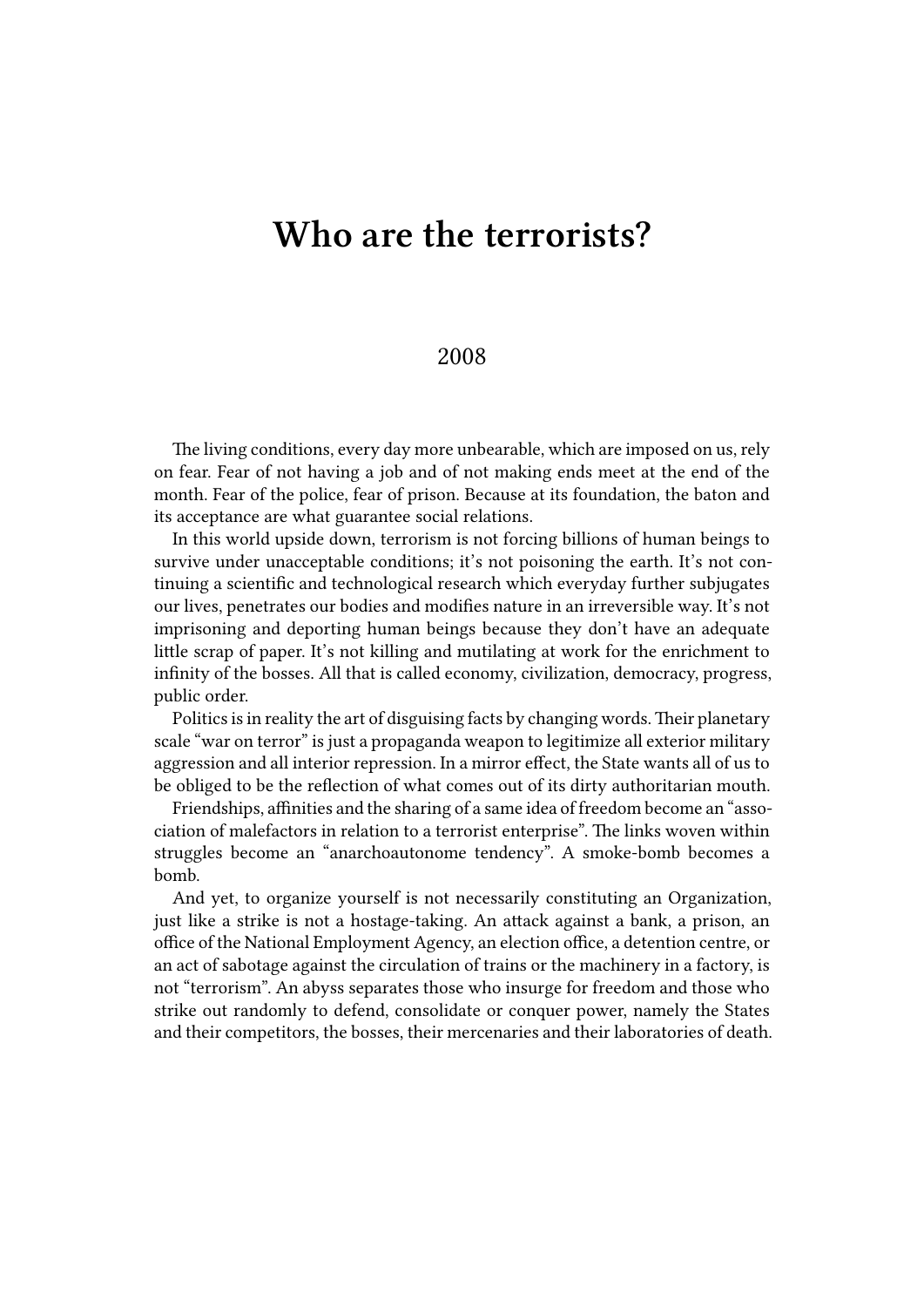In this social war which unfolds at work as in the street, at night as in the day, the enemy is every individual who puts an obstacle in the way of the radiant march of capital.

May each one, in the manner that one estimates is most adequate, oppose the terrorism of the State and its totalitarian democracy. We will not undergo this declaration of war with our heads down.